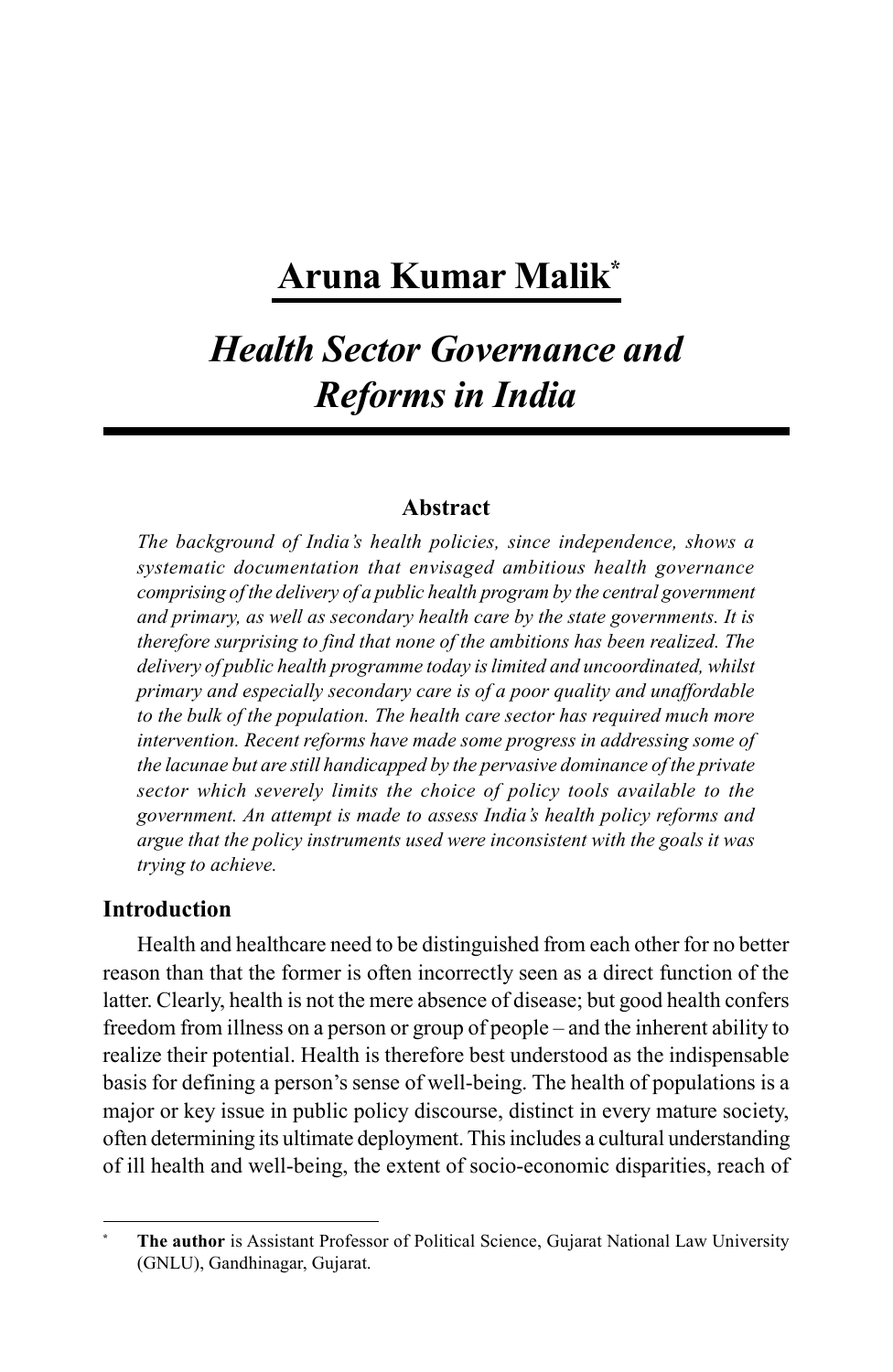health services, overall quality and costs of care and current bio-medical understanding about health and illness.

Health care covers not only medical care but also all aspects of pro preventive care too. It cannot be limited to care only rendered by or financed out of public expenditure- within the government sector but must also include incentives and disincentives for self-care by the citizens and care paid to the private sectors to get over ill health. In India, currently, private out-of-pocket expenditure dominates the cost of financing health care, and so, the effects are bound to be regressive. Healthcare at its essential core is widely recognized to be a public good. Its demand and supply cannot therefore, be left to be regulated solely by the invisible hand of the market. Nor can it be established on considerations of utility, maximizing conduct alone.

To contextualize the above governance of healthcare thus requires special attention and critical assessment through which a larger goal can be achieved. Governance is increasingly seen as the foundation for good practice, successful organizations and ethical behavior at any given point of time. The essential prerequisite of governance is that the responsibility is first defined within an organization, and then, that the responsible persons defines the outcomes that are required, measures them, reports them and then judges them accordingly.

Governance in healthcare occurs at many levels and with numerous professional organizations monitoring as well as changing the practice and behavior of healthcare professionals. Hospitals and health care delivery organizations are subject to inspections. One may raise a question of whether governance and management are one and the same for healthcare purposes. The answer is a critical one to address, and therefore, a multi-dimensional approach would probably help us to understand governance more.

Governance and management are definitely not one and the same. Management is a goal oriented activity inside any organization. Governance on the other hand is made from outside. Governance is abstract in character, an architecture resulting from and dealing with multiple organizations. It can be simplified by Information Communication Technology application.

The Alma Ata Declaration in 1978 gave an insight into the understanding of primary health care. It viewed health as an integral part of the socio-economic development of a country. It provided the most holistic understanding of health and the framework that States needed to pursue, to achieve the goals of development. The Declaration recommended that primary health care should include at least: education concerning prevailing health problems and methods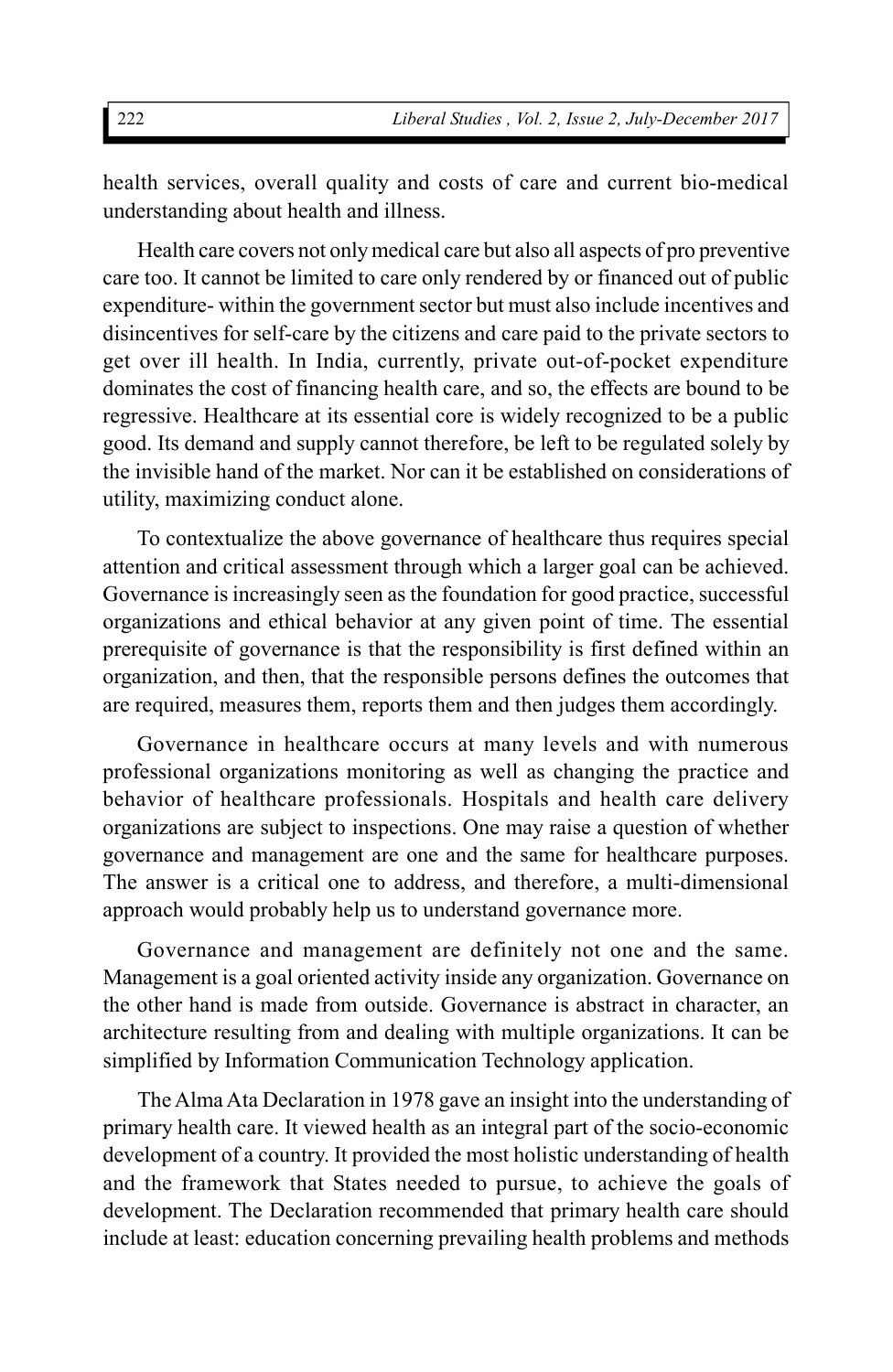of identifying, preventing and controlling them; promotion of food supply and proper nutrition, and adequate supply of safe water and basic sanitation; maternal and child health care, including family planning; immunization against major infectious diseases; prevention and control of locally endemic diseases; appropriate treatment of common diseases and injuries; promotion of mental health and provision of essential drugs. It emphasized the need for strong firstlevel care with strong secondary- and tertiary-level care linked to it. It called for an integration of preventive, promotional, curative and rehabilitative health services that had to be made accessible and available to all people, and this was to be guided by the principles of universality, comprehensiveness and equity.

In one sense, primary health care reasserted the role and responsibilities of the State, and recognized that health is influenced by a multitude of factors and not just the health services. It also recognized the need for a multi-sectoral approach to health and clearly stated that primary health care had to be linked to other sectors. At the same time, the Declaration emphasized a complete and organized community participation, and ultimate self-reliance of individuals, families and communities assuming more responsibility for their own health, facilitated by support from groups such as the local government, agencies, local leaders, voluntary groups, youth and women's groups, consumer groups, other non-governmental organizations, etc. The Declaration affirmed the need for a balanced distribution of available resources (WHO 1978).

Keeping this well delineated definition in mind, we can now discuss whether this holistic concept has been utilized as a framework by our policy-makers to develop various health policy documents, health committee reports and the fiveyear plans since Independence so as to have a proper impact on the health system. After Independence, India adopted the welfare state approach, which was dominant worldwide at that time. As with most post-colonial nations, India too attempted to restructure its patterns of investment. During that time, India's leaders envisaged a national health system in which the State would play a leading role in determining priorities and financing, and providing services to the population. 'If it was possible to evaluate the loss, which this country annually suffers through the avoidable waste of valuable human material and the lowering of human efficiency through malnutrition and preventable morbidity, we feel that the result would be so startling that the whole country would be aroused and would not rest until a radical change had been brought about' (Bhore Committee Report 1946).

The emphasis of the first health report, i.e. the Health Planning and Development Committee's Report, 1946 (popularly known as the Committee Report) was more explicit on the role of the State. It was a plan equivalent to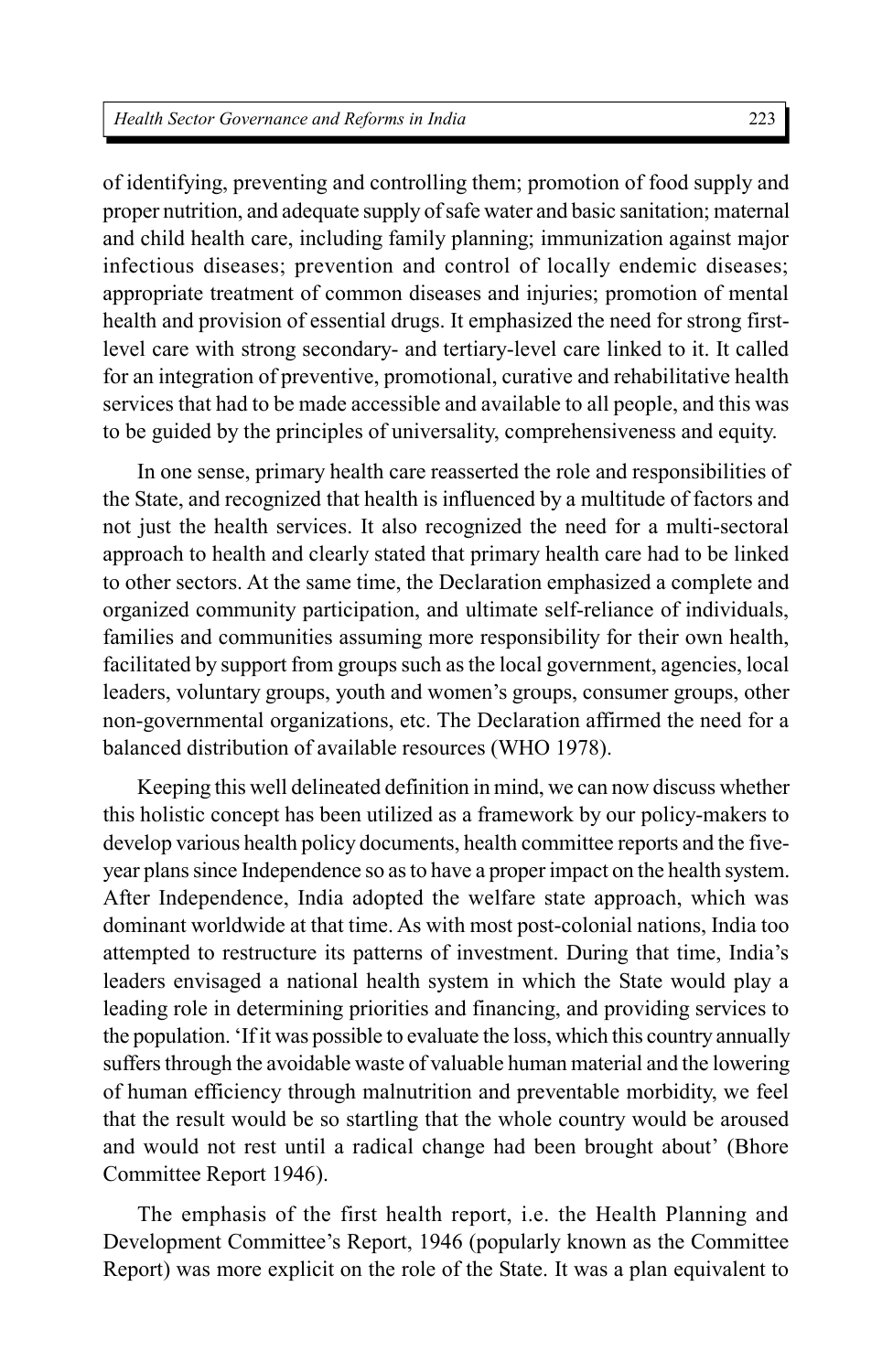Britain's National Health Service. Report was based on a countrywide survey in British India. It was the first organized set of health care data for India. The poor health status was attributed to the prevalence of insanitary conditions; malnutrition as well as under nutrition leading to high infant and maternal mortality rates; inadequacy of the existing medical and preventive health organizations; lack of general and health education; unemployment and poverty, all of which produced adverse effects on health and resulted in inadequate nutrition; improper housing and lack of medical care. Inter-sectoral linkages were well discussed with nutrition, housing and employment as essential precursors for healthy living. It considered that the health program in India should be developed on a foundation of preventive health work and then continue to proceed in the closest association with the administration of medical relief. The Committee strongly recommended a health services system based on the needs of people, the majority of whom were deprived and poor. It felt the need for developing a strong basic health services structure at the primary level with referral linkages. It also recommended the need to invest in the pharmaceutical sector to develop indigenous capabilities and reduce excessive reliance on multinational companies.

India was therefore one of the few developing countries which adopted a health policy that integrated the principles of universality and equity. Community participation and cooperative efforts to promote preventive and curative health work was important to achieve a vibrant health system. The Committee felt that large sections of the people were living below the normal subsistence level and they could not afford to pay for or contribute to the health services. It was decided that medical benefits would have to be supplied free to all at the point of delivery and those who could afford to pay should channel contributions through the mechanism of taxation. Though the report stated that '…it will be for the governments of the future to decide ultimately whether medical service should remain free to all classes of the people or whether an insurance scheme would be more in accordance with the economic, social and political requirements of the country at the time (Bhore Committee Report 1946), one point was apparentthat no individual should fail to secure adequate medical care, curative as well as preventive, just because of the inability to pay for it. They recommended that State Governments should spend a minimum of 15 per cent of their revenues on health activities.'

The National Planning Committee (NPC) set up by the Indian National Congress in 1938 under the chairmanship of Colonel S. Sokhey stated that the maintenance of the health of the people was the responsibility of the State, and the integration of preventive and curative functions in a single state agency was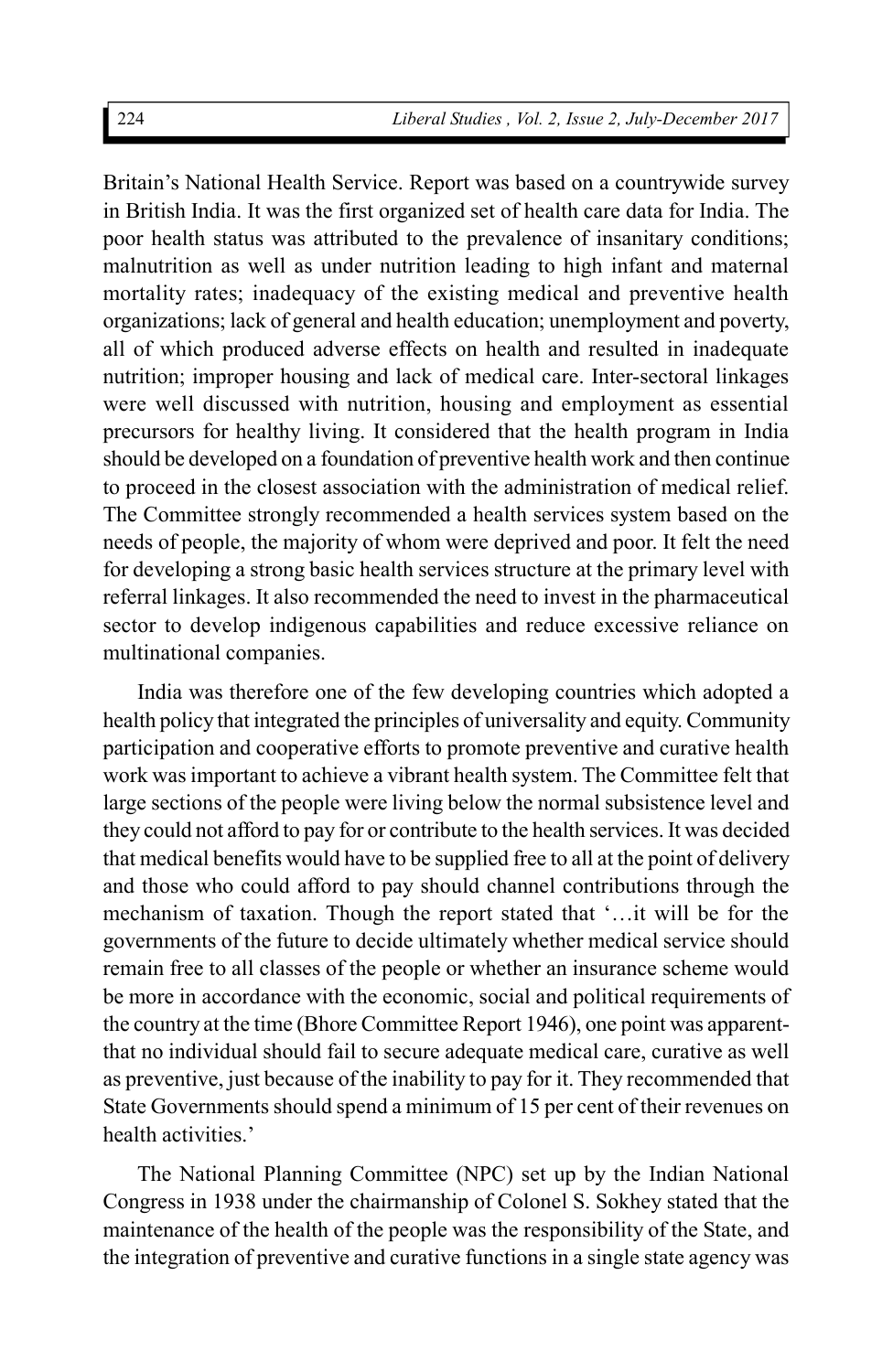emphasized. The Sokhey Committee Report was not as detailed as the Bhore Committee Report but endorsed the recommendations of the Bhore Committee Report and commented that it was 'of the utmost significance.<sup>1</sup>

The objectives of the First (1951-56) and Second Five-Year (1956-61) Plans were to develop the basic infrastructure and manpower, as visualized by the Bhore Committee. Though health was seen as fundamental to national progress, less than 5 per cent of the total revenue was invested in health. The following priorities formed the basis of the First Five-Year Plan: provision of water supply and sanitation; control of malaria; preventive health care of the rural population through health units and mobile units; health services for mothers and children; education, training and health education; self-sufficiency in drugs and equipment; family planning and population control. Starting from this first plan, vertical programmes started, which became the centre of focus. The Malaria Control Program, which was made one of the principal programmes, apart from other programmes for the control of TB, filariasis, leprosy and venereal diseases, was launched. Health personnel were to take part in vertical programmes. However, the first plan itself failed to create an integrated system by introducing this verticality.

The concern of the Health Survey and Planning Committee (Mudaliar Committee 1962) was limited to the development of the health services infrastructure and the health care at the primary level. It felt the growth of infrastructure needed radical transformation and further investment. Another major shift came in the Third Five Year Plan (1961-66) when family planning received priority for the first time. The increase in the population became a major worry and was seen as a hurdle to the development process. Although the broad objective was to bring about progressive improvement in the health of the people by ensuring a certain minimum level of physical wellbeing and to create conditions favorable for greater efficiency, there was a shift in focus from preventive health services to family planning. During the Fourth Plan (1969- 74), efforts were made to provide an effective base for health services in rural areas by strengthening the PHCs. The vertical campaigns against communicable diseases were further intensified.

During the Fifth Plan (1974-79), policy-makers suddenly realized that health had to be addressed with equal importance as the other development programmes. The Minimum Needs Program (MNP) promised to address all this but became an instrument through which only health infrastructure in the rural areas was to be expanded and further strengthened. It called for integration of peripheral staff of vertical programmes but the population control program got further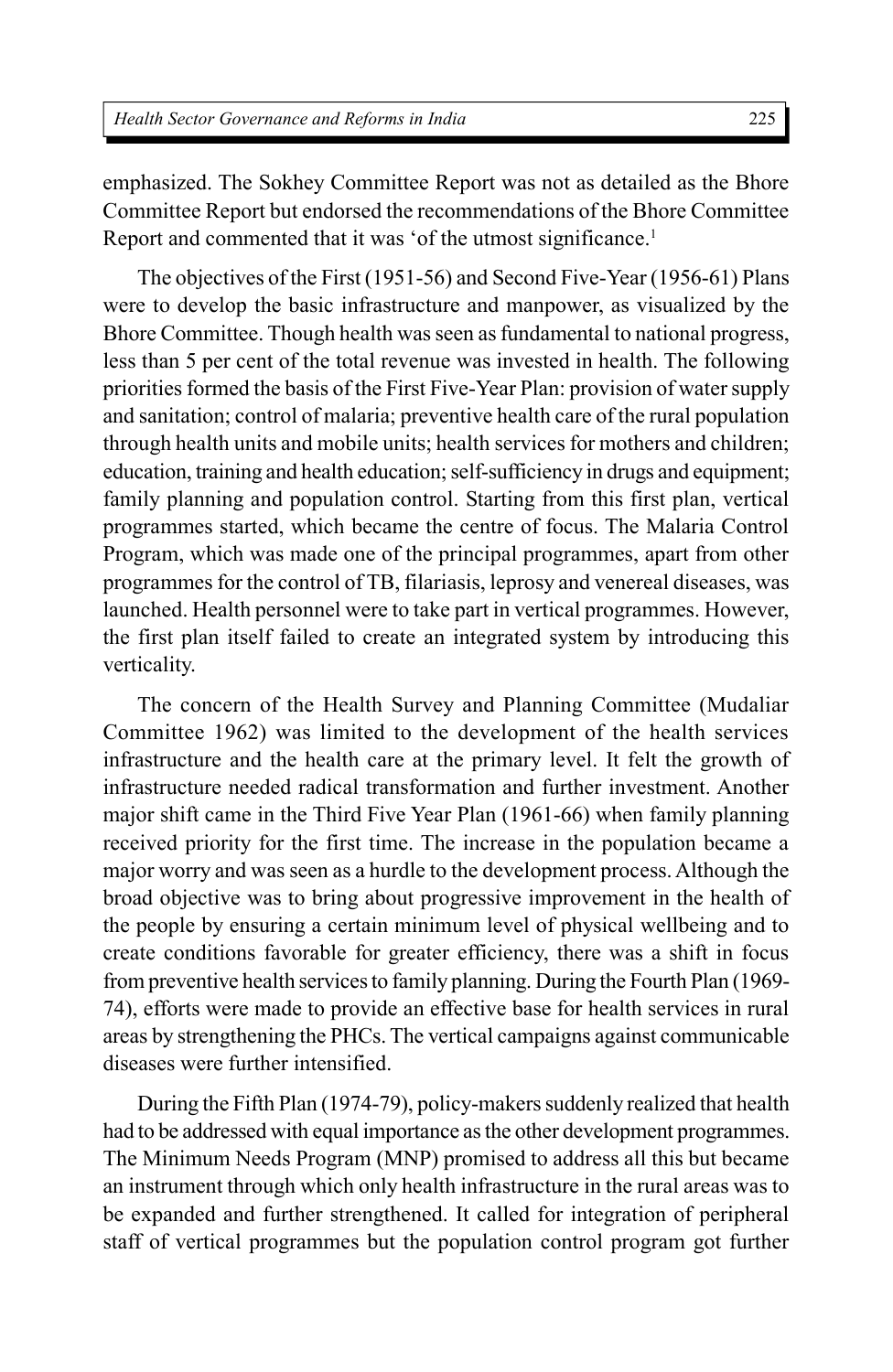impetus during the Emergency (1975-77) and most of the basic health workers got sucked into the family planning program. Meanwhile the Chaddha Committee Report (1963), the Kartar Singh Committee Report on Multipurpose Workers (1974) and the Srivastava Committee Report on Medical Education and Support Manpower (1975) remained focused on giving recommendations on how the health cadres at the primary level should be distributed. With the widespread disillusionment with vertical programmes worldwide and the need to provide universal health services came the Primary Health Care Declaration at Alma Ata in 1978, which India was a signatory to. The Sixth Plan (1980-84) was influenced by two policy documents: the Alma Ata Declaration and the ICMR/ICSSR report on 'Health for All by 2000'. The ICMR/ICSSR Report (1980) was in fact a move towards articulating a national health policy that was thought of as an important step to realize the Alma Ata Declaration. It was realized that a redefinition and re-articulation was necessary to get back onto track, an integrated and comprehensive health system that policy-makers had so far wavered from. It reiterated the need to integrate the development of the health system with the overall plans of socio-economic and political change.

It recommended that the Government formulate a comprehensive national health policy dealing with all dimensions e.g., environmental, nutritional, educational, socio-economic, preventive and curative. The National Health Policy (1983) attempted to incorporate all these. Provision of universal, comprehensive primary health services was its goal. A large number of private and voluntary organizations who were active across the country in the health field were to support the Government in its efforts to integrate health services. Evolving a decentralized system of health care and a nationwide chain of epidemiological stations were some of the main recommendations.

Once again, a selective approach to health care became the focus when a strong lobby, questioning the financial repercussions of the primary health care approach came up. Verticality was reintroduced as an 'interim' arrangement and interventions of immunization, oral rehydration, breastfeeding and antimalarial drugs were suggested<sup>2</sup>. This was seen as a technical solution even before comprehensive primary health care could be realized. UNICEF too came out with its report on the state of the world's children's health and suggested immunization as the spearhead in the selective GOBI-FF (growth monitoring, oral rehydration, breastfeeding, immunization, food supplements for pregnant women and children, and family planning) approach (Rifkin and Gill 1986).

Program-driven health policies were once again the central focus. Hence, the plan documents emphasized on restructuring and developing the health infrastructure, especially at the primary level. The Seventh Plan (1985-90)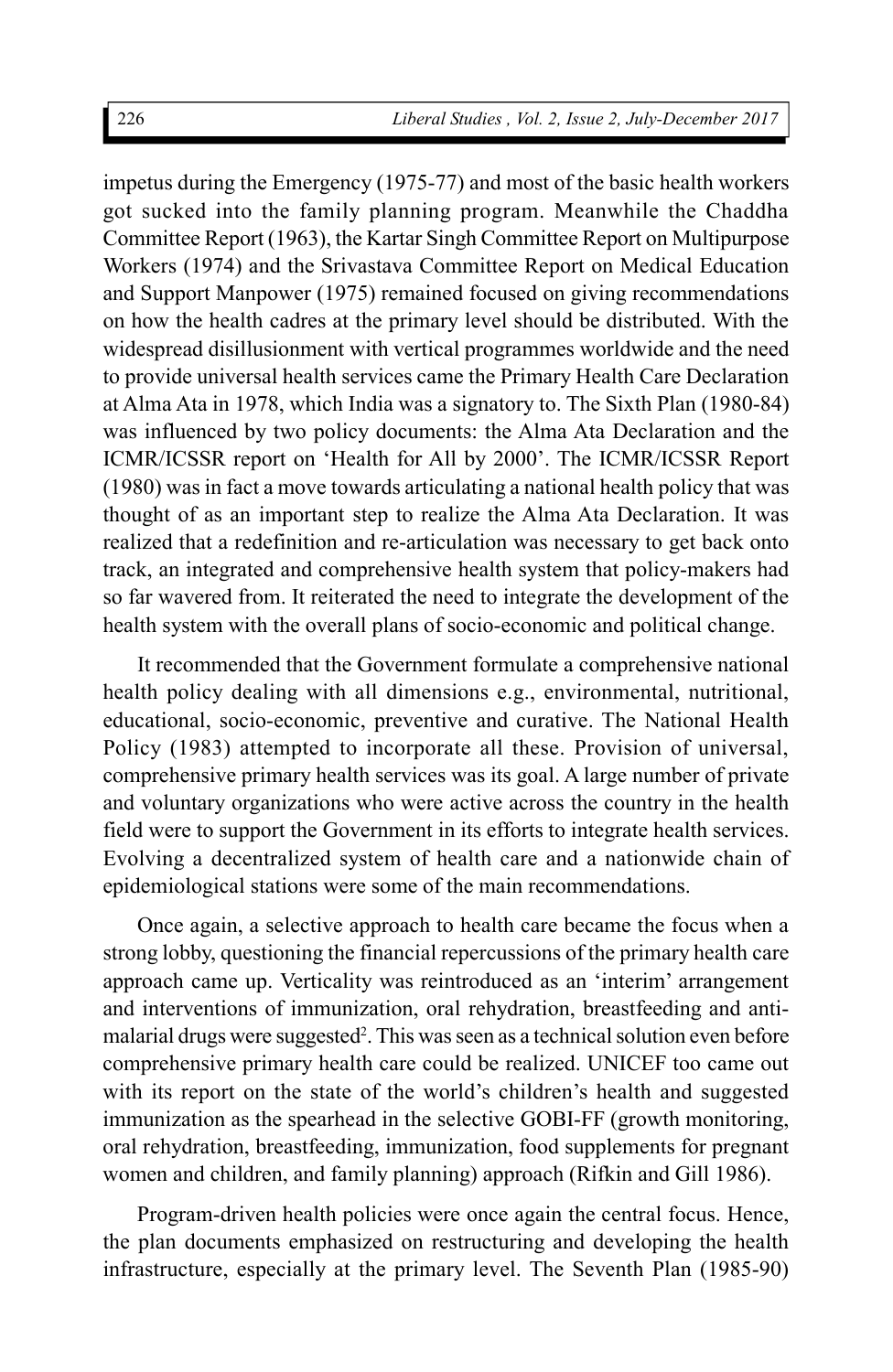restated that the rural health program and the three-tier health services system need to be strengthened and that the government had to make up for the deficiencies in personnel, equipment and facilities. The Eighth Plan (1992-97) distinctly encouraged private initiatives, private hospitals, clinics and suitable returns from tax incentives. With the beginning of structural adjustment programmes and cuts in social sectors, excessive importance was given for vertical programmes such as those for the control of AIDS, tuberculosis, polio and malaria funded by multilateral agencies attached with specific objectives and conditions. Both the Ninth (1997-2002) and the Tenth Five-Year Plans (2002- 2007) start with a dismal picture of the health services infrastructure and go on to say that it is important to invest more on building good primary-level care and referral services. Both the plans highlight the importance of the role of decentralization but do not state how this will be achieved.

The National Health Policy (2002) includes all that is wanted from a progressive document and yet it glosses over the objective of NHP 1983 to protect and provide primary health care to all. The Policy document suggests that the integration of vertical programmes, strengthening infrastructure, providing universal health services, decentralization of the health care delivery system through Panchayati Raj Institutions (PRIs) and other autonomous institutions, and regulation of private health care but fails to indicate how it achieves the goals. It encourages the private sector in the first referral and tertiary health services. However, to understand the health right within the framework of standard setting one has to know the delivery of health services in the public sector.

## **Delivery of Health Services in the Public Sector**

Health Systems; an end in themselves or a means to achieving certain ends? Worldwide, there seems to be a consensus on measuring health systems in terms of improving the health status, enhancing patient satisfaction and providing financial risk protection. 'In 2000, the World Health Organization (WHO) further expanded the definition of health. It includes a reduction in disparities for improving health status and sharing the financial burden in accordance with the ability to pay as being a fair form of health financing'<sup>3</sup> . There is, however, notwithstanding the evolved standards, little consensus on what constitutes an ideal health system in universally acceptable terminology to enable better inter country comparisons. This is because, unlike any other sector, health systems are highly contextualized and influenced by various exogenous factors such as societal values, epidemiology and disease burden, availability of financial resources, technical capacity, individual preferences and the nature of demand.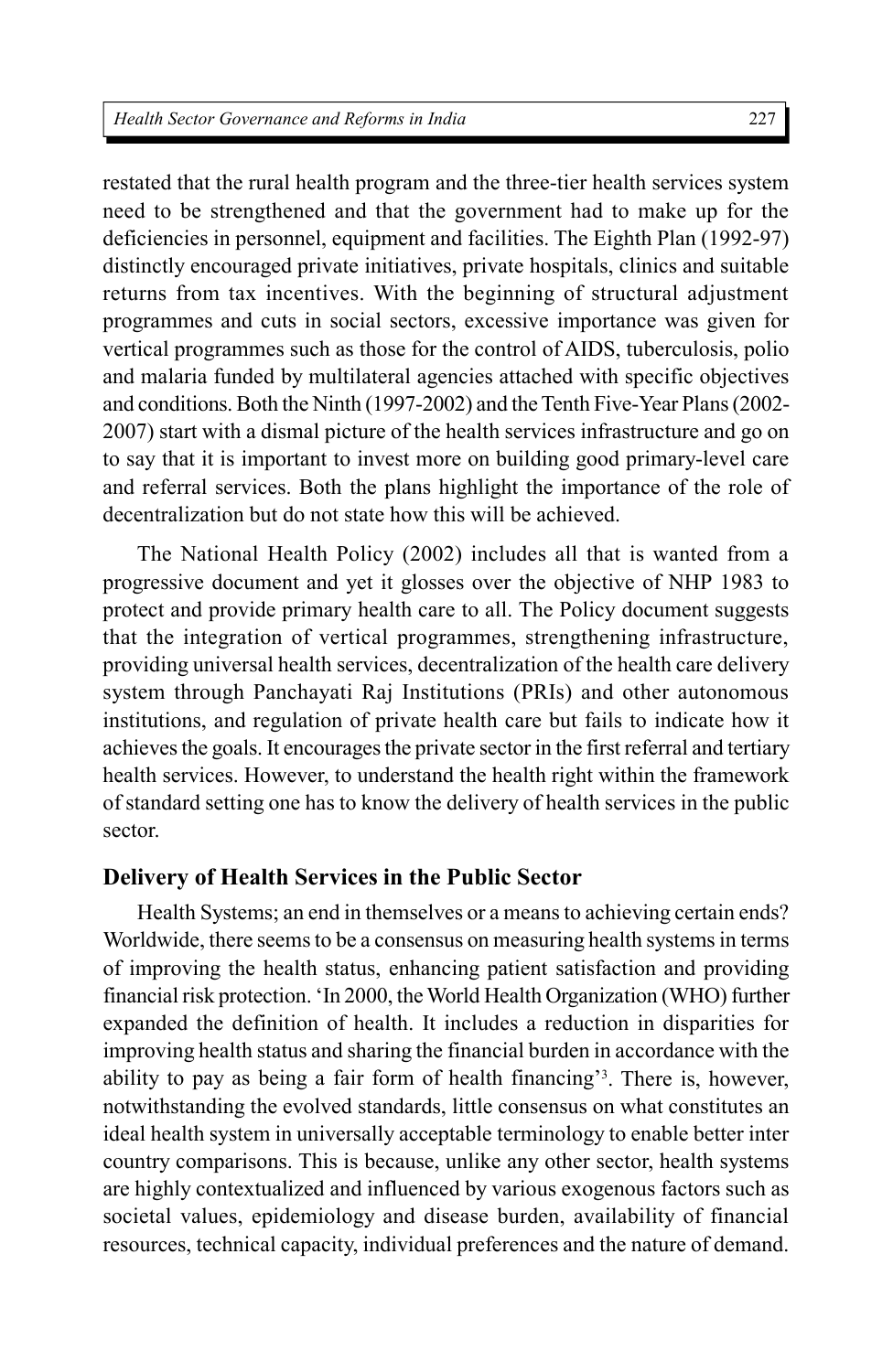Technological innovation in the health sector has improved the quality of life but has also increased costs. In countries that have no social insurance and where the role of the state is limited, people spend a substantial proportion of their incomes on seeking medical treatment, and in the process, get impoverished, thus widening disparities in the health status. To contain spiraling prices and distortions created by market failures such as moral hazard, asymmetry in information, induced demand etc., countries resort to multiple policy instruments. Health systems have five aspects or knobs that interact with each other and influence its basic nature and direction: (i) financial (tax, user fees, out-of-pocket expenditure, insurance), (ii) payment systems (how providers are paid: salary, per service rendered, capitation), (iii) organizational (manner in which the delivery systems are organized/structured), (iv) legal (regulatory frameworks) and (v) social (access to health information, advertising).<sup>4</sup> The effectiveness with which these instruments of state policy are designed and used determines the extent to which the health system is equitable, appropriate or fair. The health system in India consists of a public sector, a private sector and an informal network of providers of care operating within an unregulated environment, with no controls on what services can be provided by whom, in what manner, and at what cost, and no standardized protocols to help for measuring the quality of care. There are wide disparities in access, further worsened by the poor functioning of the public health system.

## **Evolution of the Health System in India: An Overview**

The evolution of India's health system can be categorized into three distinct phases:

- Phase I (1947-83)-when the health policy was based on two principles: (i) that none should be denied care for want of ability to pay, and (ii) that it was the state's responsibility to provide health care to the people.
- Phase II (1983-2000)-when the first National Health Policy of 1983 articulated the need to encourage private initiative in health care service delivery, while at the same time expanding access to publicly funded comprehensive primary health care.
- Phase III (post-2000)-which is witnessing a further shift that has the potential to profoundly affect the health sector in three important ways: (i) utilization of the private sector resources for addressing public health goals; (ii) liberalization of the insurance sector to provide new avenues for health financing; and (iii) redefining the role of the state from being only a provider to a financier of health services as well.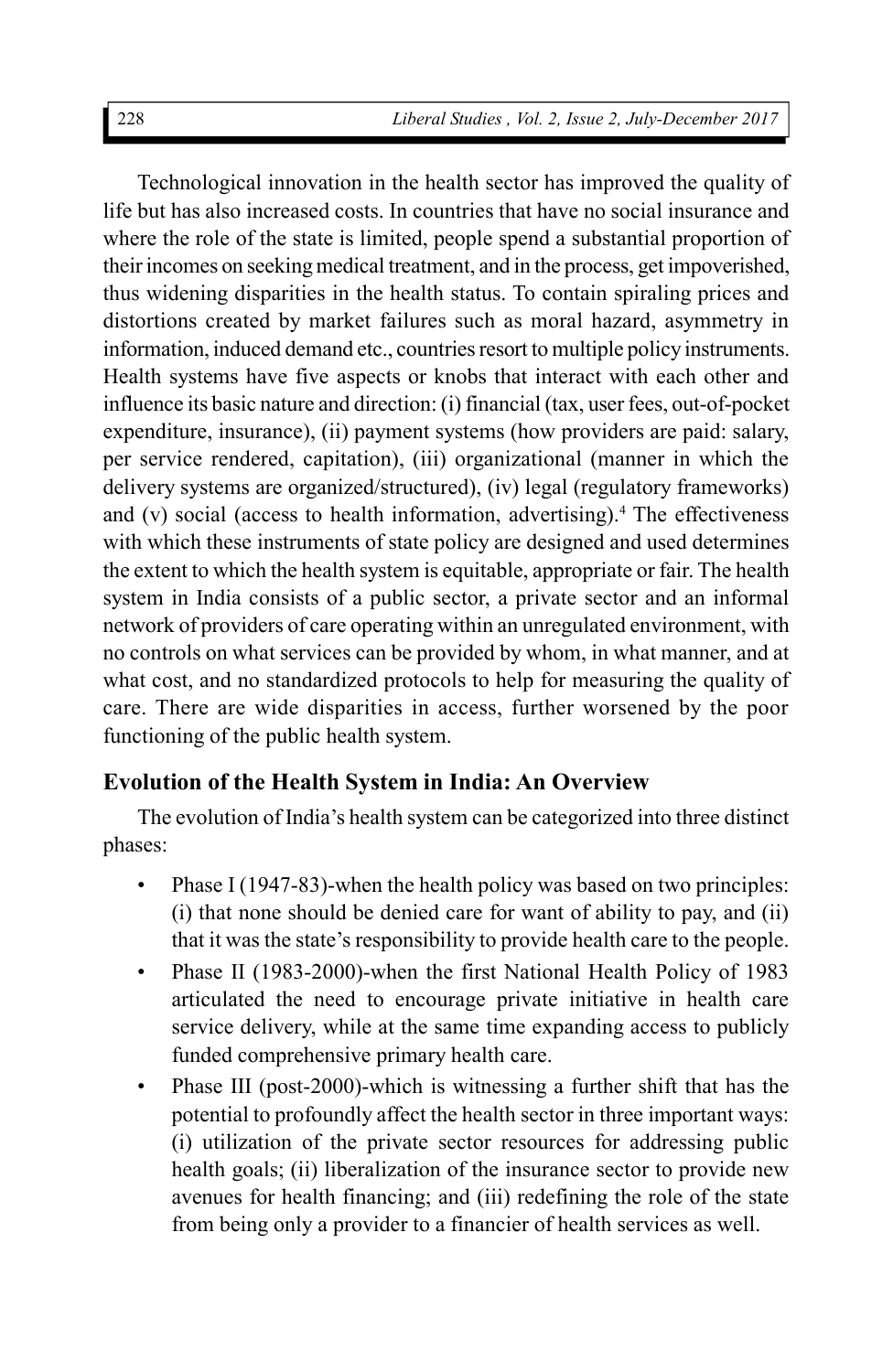#### **Phase I (1947-83)**

At the time of Independence, malaria affected almost a quarter of India's population; virulent diseases such as smallpox, plague and cholera were rampant, maternal mortality was over 2000 per 100,000 live-births and longevity of life was less than 32 years (Bhore 1946). While the public sector consisted of a few city hospitals, the private sector consisted largely of individual practitioners of Indian systems of medicine and licentiates practicing in villages, as family doctors. With meager resources, this period saw the effective containment of malaria, bringing down the incidence from an estimated 750 lakh to less than 20 lakh, eradication of smallpox and plague, halving of the maternal mortality rate (MMR), reduction of the infant mortality rate (IMR) from 160 per 1000 live-births to about 105, containing epidemics of cholera and increasing longevity of life to almost 54 years. Institutes of excellence such as the All India Institute of Medical Sciences (AIIMS) were set up for research and quality training, making India an exporter of highly trained medical doctors. These gains were in no small measure due to the strong foundation of public health on which the health system was grounded and the highly professionalized cadre of public health specialists who provided leadership from the front, camping in villages in hostile environmental conditions, whether to eradicate smallpox or supervise the malaria worker.

However, under the overarching influence of modernization that characterized the post-colonial phase of global development, the urge to be on par with the western norms of modern medicine proved to be too strong to resist. India, unlike China, missed the opportunity to launch public health campaigns to promote, at the community and individual household levels, healthy lifestyles alongside the expanding public investment to assure universal access to water, sanitation, nutrition and education. Instead, and more particularly during the 1960s and 1970s, public health campaigns were focused only on promotion of the small family norm and family planning. India also failed to utilize the strengths of the traditionally used and accepted modes of medical treatment and gave undue emphasis to allopathy, gradually laying the foundation for an expanded market of the western style of curative services, which are urban based as well as expensive.

### **Phase II (1983-2000): The National Health Policy of 1983**

Despite the remarkable achievements in disease control, the failure to control the population, the lack of access to basic health facilities in rural areas, and the international commitment to focus on providing comprehensive primary care as envisioned by the Alma Ata Declaration in 1978, led to the formulation of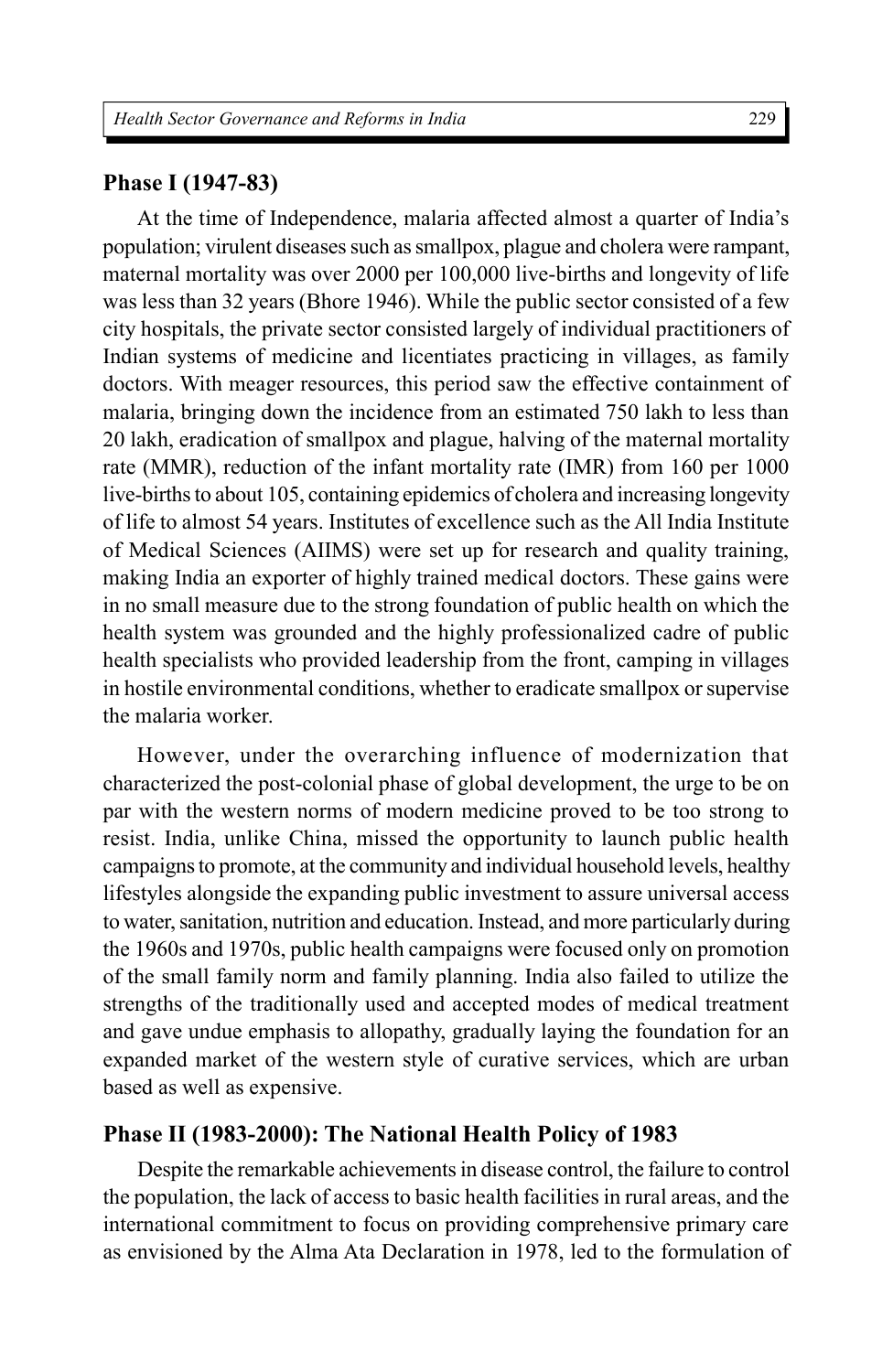the National Health Policy of 1983. Limited resources to meet the growing demand of health services led to the mobilisation of the private sector to shoulder some part of the burden. An estimated Rs 6500 crores worth of subsidy in terms of exemptions in customs duty for import of equipment, subsidized inputs such as land, etc. were extended to stimulate private investment in health.

Alongside, the focus of state policy shifted to primary health care to reduce the iniquitous urban-rural divide and expand access to the rural populations, particularly the poor. Lack of resources resulted in segmenting health into independent silos of disease control programs rather than visualizing health care as a continuum of service. Such segmentation led to simplistic formulations of the role of state being confined to primary health care and a selected list of diseases and health interventions, rather than being responsible for the wellbeing and health of the people. This phase witnessed an expansion of health facilities for providing primary health care in rural areas and the implementation of national health programs (NHPs) for disease control under vertically designed and centrally monitored structures.

The adoption of this twin strategy had its advantages. With less than Rs 200 per capita investment (2000), prioritization of interventions that benefit the poor and entail wide externalities, provided a moral and technical justification. Besides the establishment of health facilities in accordance with a population norm, guinea worm was eradicated and the disease load due to infectious diseases reduced and deaths averted. During the 1990s, with assistance from the World Bank, NHPs were up scaled with impressive outcomes: the cure rate of tuberculosis (TB) under the Directly Observed Treatment, the (DOTS) program doubled and averted an estimated 50 lakh deaths, leprosy was eliminated except in 70 districts, the incidence of cataract as a cause of blindness reduced from 80 per cent to less than 50 per cent and the number of polio cases decreased drastically from 29,709 to about 100.

Fiscal stress gave rise to innovation; various States attempted to improve the overall performance of public health facilities by a combination of policiesimproved availability of inputs, greater flexibility in spending; defining responsibilities and rationalizing performance outputs; widening the scope for involvement of local bodies, non-governmental organizations (NGOs), etc. Table 2 gives a broad idea of the policy areas, the direction and nature of such innovations and names of the pioneer states. The initiatives taken and the outcomes are impressive when analyzed in reference to wide disparities in income and socio-cultural behavior, a fast-changing economic scenario, comparatively unstable political environment (in several States) and a near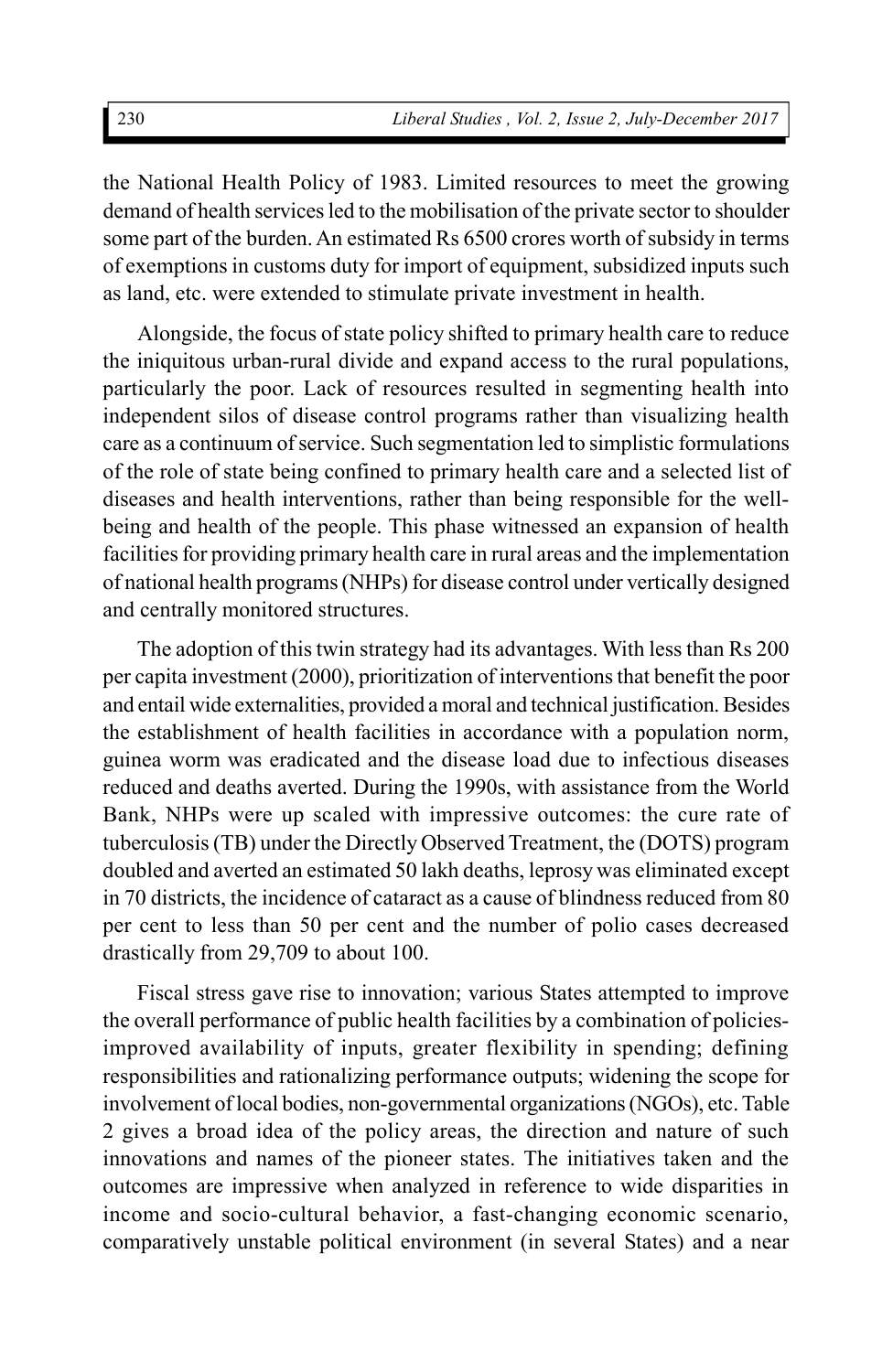231

stagnant average per capita investment in primary health care of Rs 105. Despite the reduced health spending as a result of fiscal pressures that States faced during this period, most of them took advantage of available opportunities to achieve whatever they could, underscoring the fact that a limited level of investment can only give a commensurate level of outcome. Notwithstanding the above factors, five serious omissions occurred in the public health policy: (i) the private sector was encouraged without provisions for regulations, standards and accreditation processes; (ii) there was an absence of surveillance and epidemiological surveys to get a more accurate understanding of the changing profile of disease prevalence and incidence, which is necessary for measuring risk factors, designing interventions and launching information campaigns to reduce risky behavior; (iii) advantage was not taken of the  $73<sup>rd</sup>$  and  $74<sup>th</sup>$ Constitutional Amendments for decentralizing program implementation to the local bodies/community for increasing accountability in the system; (iv) neglect of research and development to promote technological innovation; and (v) inadequate investment in developing the critical mass of required skills and human resources. In other words, the governments ran public health programs that would have been more cost-effective for the communities and local bodies and in the process neglected their more fundamental responsibility of governance- of laying down a framework, defining the rules of the game and monitoring systems to see that no player takes undue advantage in the health sector.

## **Phase III (post-2000): National Health Policy II, 2002**

By the year 2000, India had still not achieved 13 out of the 17 goals laid down in the first National Health Policy of 1983. Analysis of the 52nd Round National Sample Survey (NSS) on the utilization of health services showed that during 1986-96, there was a decrease in the utilization of public facilities for outpatient care from 26 per cent to 19 per cent; a decrease in access to free care from 19 per cent to 10 per cent and an increase in the number of people not seeking health care due to financial incapacity.

State-wise comparisons showed that the poorest people in the poorer States of UP and Bihar had to pay substantial amounts for outpatient treatment resulting in low utilization of public facilities, indicating an appalling breakdown of the public health system. On the other hand, in Assam and Orissa, a large proportion of people did not avail any treatment at all. If these statistics are considered along with the number of untreated ailments due to financial reasons, the picture is dismal, as it further reiterates the failure of the public health system in providing risk protection to the people who are in real need of it. Since the average cost of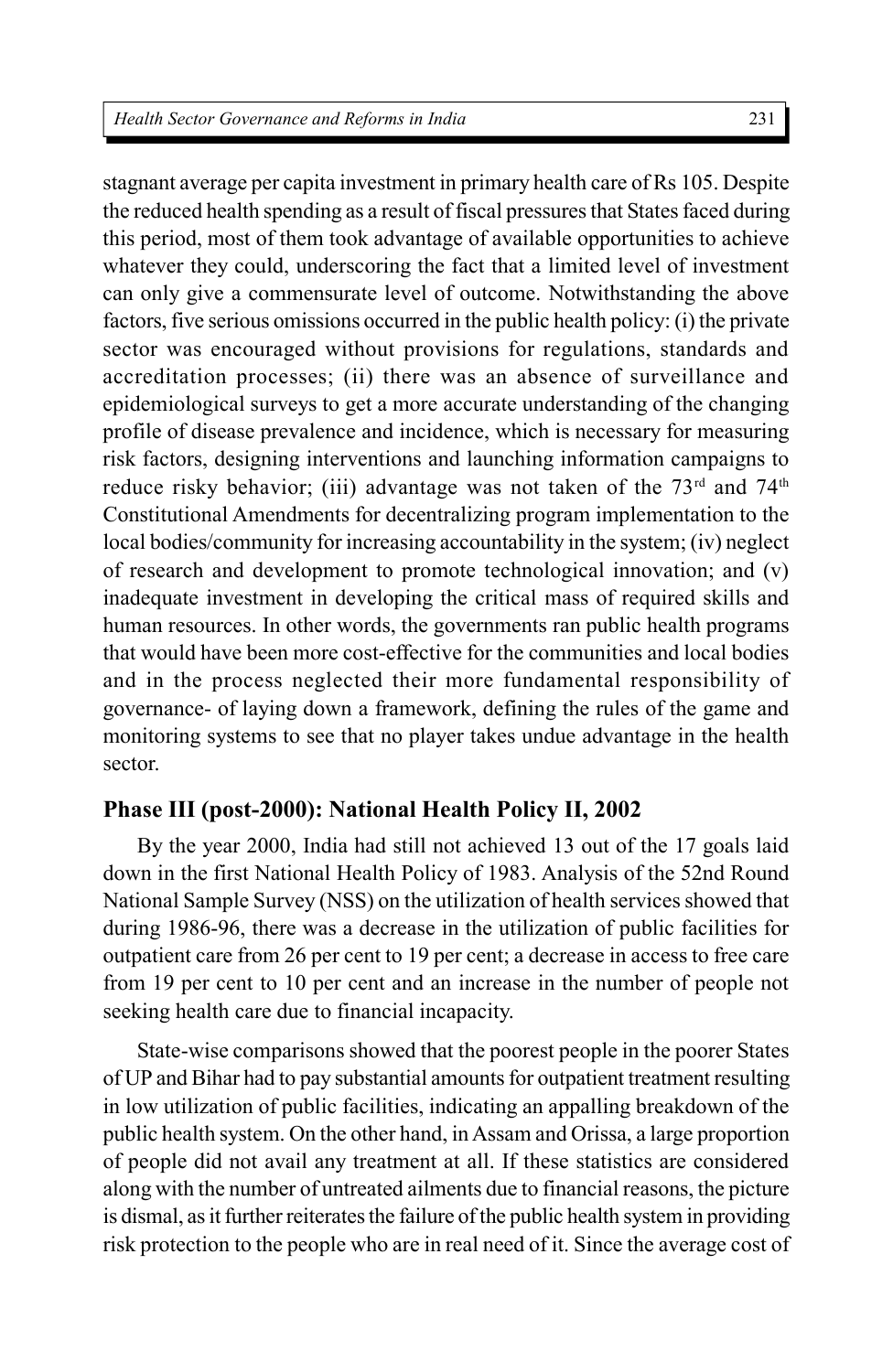outpatient treatment for every episode of illness is equivalent to three to five days' wage of one earning member of the family, this is a virtual breakdown of the system.

Alarmed by the falling levels in the utilization of public facilities, and to reduce the burden of disease affecting the poor, the government brought forth the National Population Policy (2000), the National Health Policy (2002), and the AYUSH Policy (2000), reiterating its resolve and commitment to achieve a set of goals by 2010. The goals envisaged were: to increase public investment in health from the current level of 0.9 per cent to 2 per cent 3 per cent; to increase the utilization of primary care facilities from less than 19 per cent to over 75 per cent; to reduce the MMR by three quarters from the current level of over 540 per 1000; to reduce the IMR from 62 per 1000 live-births to less than 30, eradicate polio, eliminate leprosy, reduce deaths on account of TB and malaria by over 50 per cent, etc. Many of these objectives are in consonance with the Millennium Development Goals (MDGs) for 2015. The following section will highlight the inherent issues that may constrain the government from achieving these goals within the given time-frame unless addressed on a priority basis and immediately. Some of the relevant data presented below has already been discussed above.

## **Organizational Structure of the Public Health Sector Delivery System**

There has been a clear absence of any deliberate strategy to use the organizational tool for achieving public health goals, except family planning, until the Sixth Five-Year Plan when, under the Minimum Needs Program, concerted efforts were made to focus on expanding access to primary care in rural areas. Thus, built over several years, the public health delivery system consists of a large number of dispensaries, primary health care institutions, small hospitals providing some specialist services, large hospitals providing tertiary care, medical colleges, paramedical training institutions, laboratories, etc.

The failure to improve the health status, to be accountable and responsive to people's needs or to protect them from financial risk has brought into focus the functioning of the public health system, underscoring its failure in fulfilling many such legitimate expectations. The focus of this section is to understand the causal factors that have led to such a failure. These causal factors can be divided into three broad groups:

- 1. Poor goal setting and lack of formulation of strategic interventions;
- 2. Management Failures;
- 3. Limited role of the State.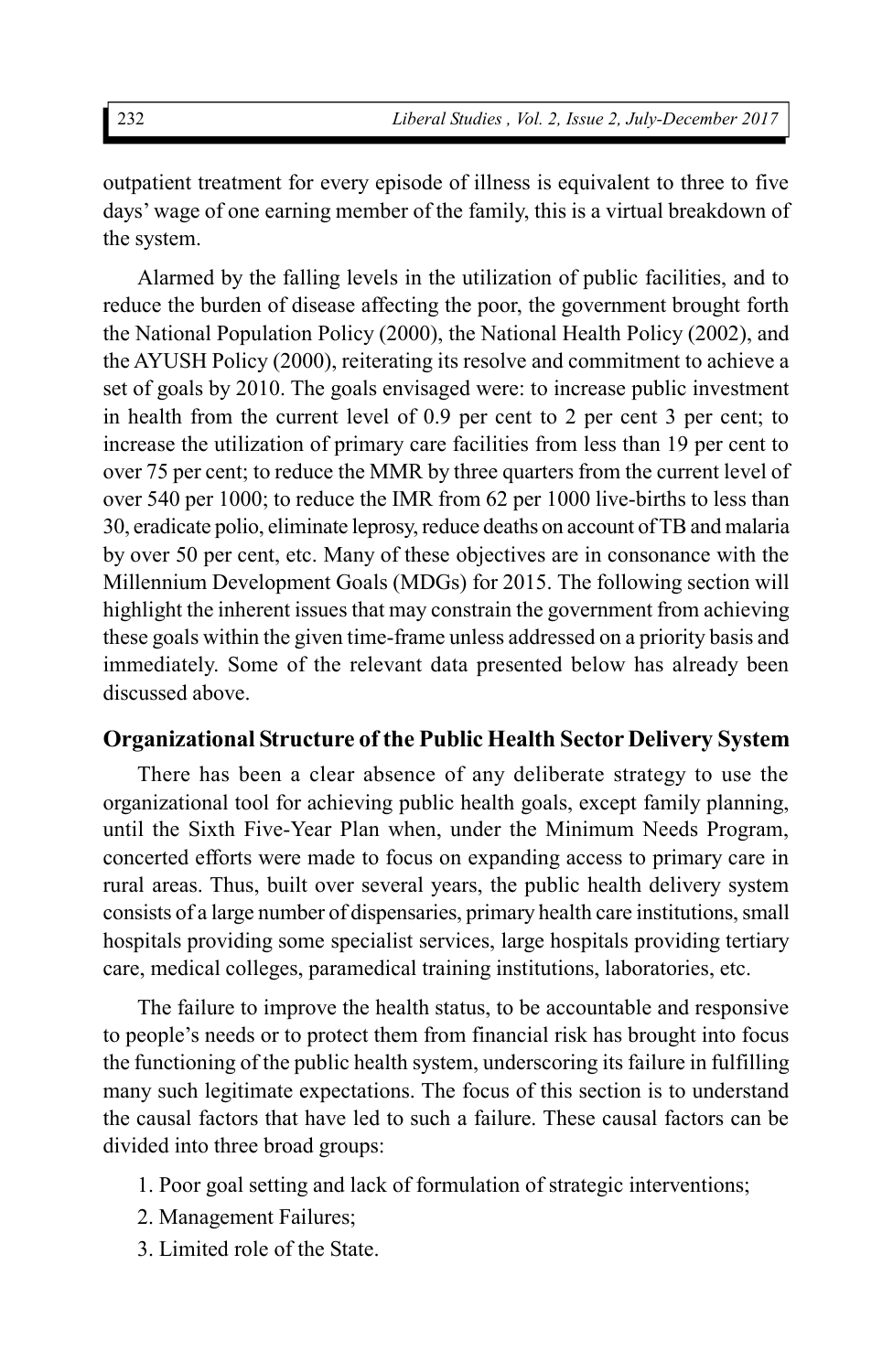#### **Goal-setting and Strategic Interventions**

The public health system is inaccessible, disconnected from public health goals and inadequately equipped to address people's expectations. For the majority of citizens, the public health system is out of their reach due to distance, lack of money, lack of confidence in the system or the availability of a cheaper alternative. The organizational structure requires a villager to travel an average distance of 2.2 km to reach the first health post for getting a Paracetamol; over 6 km for a blood test and for nearly 20 km for proper hospital care. Given the poor road connectivity, the unreliability of finding the provider at the health centre, the indirect costs for transport and wages foregone, the marginal cost of availing a public service far outweighs that of getting some treatment from the local quack. Further, even when accessed, there is no continuity of care guaranteed<sup>5</sup> . In other words, the segmentation of the health system into primary, secondary and tertiary, administered and monitored by different bodies, with no coordination in their working, has resulted in the dilution of the concept of the integral nature of health care wherein curative services have become a continuum of the preventive health care, promoting health

In eight States, substantial investments were mobilized from the World Bank to upgrade, strengthen and establish hospitals at the district, sub-district and block levels. The comprehensive definition of the primary health infrastructure (Health for All Report of 1980) however got further distorted with the community health centers (CHCs) being rechristened as first referral centers (FRUs), divorcing them from their contextual framework. In Andhra Pradesh, Karnataka, Punjab, etc. the World Bank-funded CHCs were brought under the administrative control of autonomous Directorates dealing with secondary level hospitals while those CHCs not covered under the project continued to be administered by the Director of Health Services. An evaluation report of West Bengal, AP, Karnataka and Punjab showed that while these states were successful in improving the quality of care in urban and semi-urban areas (Table 5), an expected outcome, such as, for example, an increase in institutional deliveries was not realized. Had the focus been on establishing the referral system and linkages with the other World Bank-assisted disease control and Reproductive and Child Health (RCH), investments made for strengthening the health systems would have had a considerable impact on reducing maternal, neonatal and infant deaths, or deaths due to malaria, TB which require hospitalization. This experience clearly demonstrates that mere increase in investments in infrastructure does not automatically translate into better health outcomes.

It also underlines the urgent need for conceptual clarity on the expectations of the organizational structures that have been established and the urgent need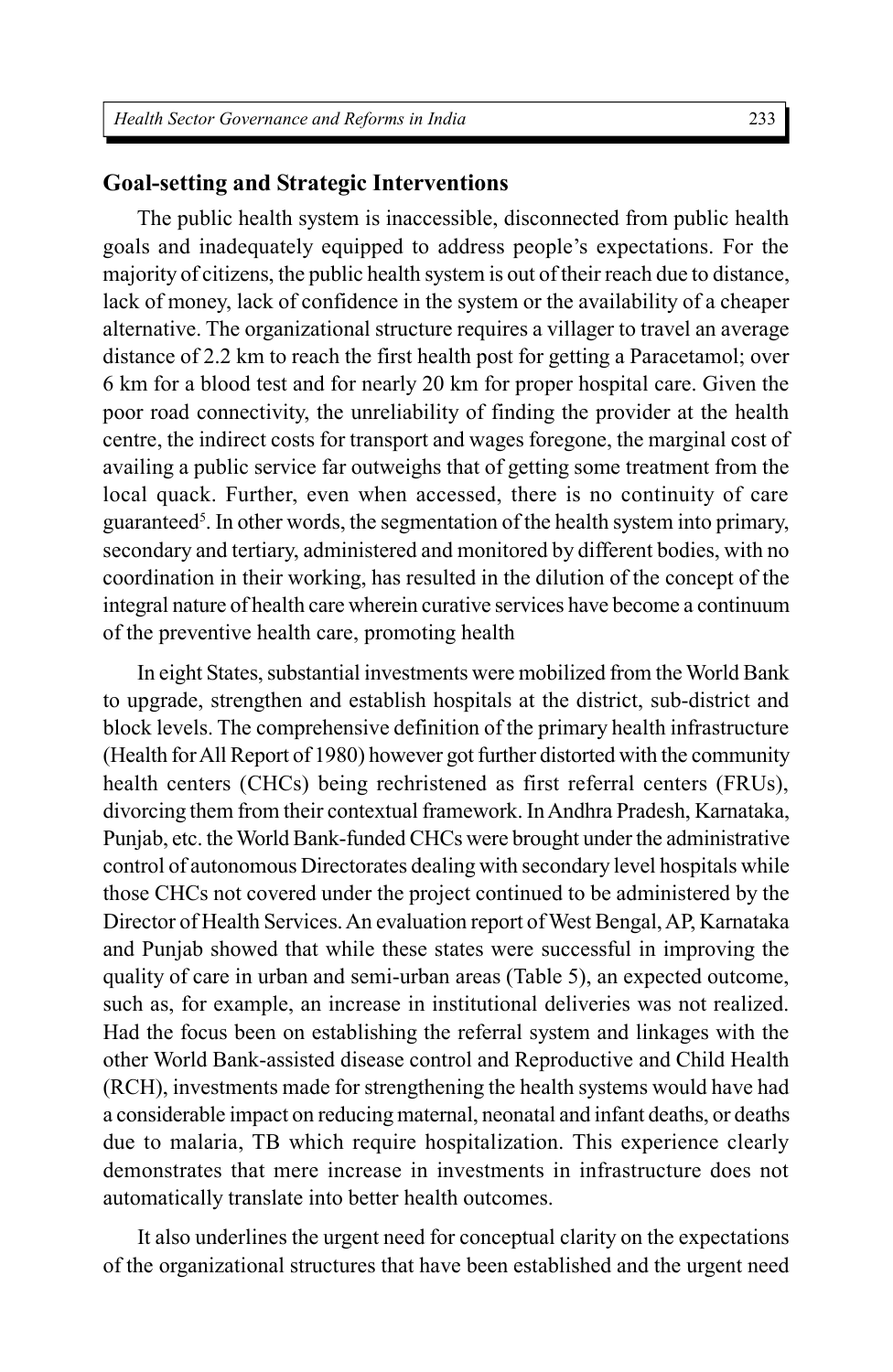for standardization of facilities across the country. Shortage of funds has been primarily responsible for the non-availability of facilities in accordance with the norms set by the government; and inadequate provisioning of critical inputs such as drugs, equipment, facilities such as operation theatre, etc. Due to lack of budgets and the pressure to achieve targets, several States upgraded the tworoomed sub-centers to PHCs with no place for laboratory, examination, pharmacy, etc. Most of them are non-functional. There are PHCs with over 33 sub-centers and there are sub-centers which cover over 200 habitations. It is estimated that 25% of people in Madhya Pradesh and Orissa, and 11% in Uttar Pradesh could not access medical care due to hospital location reasons (NSS-India Health Report, 2003).

The question that arises then is to what extent was infrastructure an important determinant in health outcomes? Was there any association? Box 1 reveals the mockery we have made of the health care service delivery system by having sub-centers function in non-standardized places, denying dignity and privacy to women who visit the ANM for treatment and care. Some of the evidence gives the levels of utilization of the PHC facilities. It links outcomes with the infrastructure to examine if there is any such association. What emerges from the data is that while in the poorer performing States, the ratio of facilities to 100,000 population are on par with the rest of the States, and even better than that in Andhra Pradesh and West Bengal, the health outcomes are poor. This shows that it is not mere establishment of a physical facility but a combination of factors such as distance, availability and quality of skills, adequacy of infrastructure and access to alternative sources of care that seem to influence health-seeking behavior and determine outcomes which have been captured by a set of indicators such as complete immunization, percentage of those severely malnourished, full antenatal coverage, safe and institutional deliveries and finally, the IMR and the under-five mortality rate (U5MR). While it is clear that infrastructure development had little linkage to goal setting, it is also seen that policy interventions per se often lacked focus, were not based on hard evidence, and had weak institutional capacity to translate policy into action.

### **Weak Evidence Base for Interventions**

Neither the Ministry at the Centre nor at the State level has adequate inhouse capability to design research studies, collect data and analyze research findings of the various health interventions to enable evidence-based policymaking. Substantial resources are being spent on programmes and interventions, which have a poor evidence base. For example, there is no evidence to indicate the current burden of malaria, or maternal mortality. Similarly, hardly any studies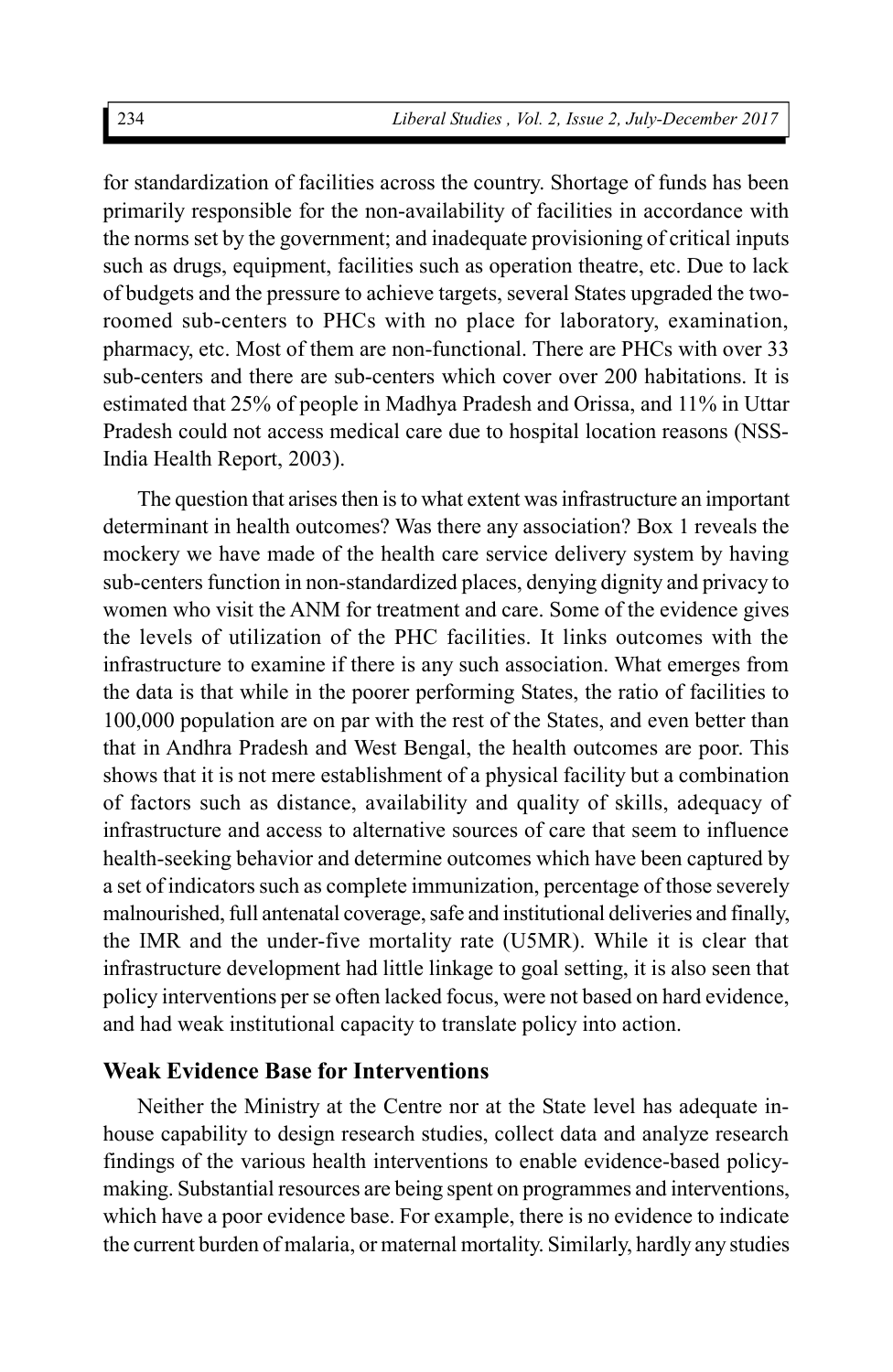are available to assess the efficacy of the use of a drug or of a treatment protocol in different settings and conditions for formulating differential strategies to suit the diverse conditions prevailing in India.

Such non-availability of good quality research for evidence based policy formulation is one instance of the health delivery system failing to see the woods for the trees. For example, the principal goal of the National Reproductive Health Program is to reduce maternal mortality. Over 100,000 women die every year due to pregnancy-related reasons that necessitate skilled attendance and some surgical interventions. The international definitions of skilled attendants disqualify either the traditional birth attendants (TBAs) or the 18 months' trained ANMs. Surgical interventions on the other hand require some basic infrastructure such as access to blood, an operation theatre, access to personnel skilled in surgery and administration of anesthesia, etc. Hence, public policy should have been focused in all these years on making investments on development of the infrastructure and building-up of a professional and skilled cadre of attendants for facilitating safe and institutional deliveries. Instead, the focus was on prohibiting the available care in the form of TBAs and ANMs. The failure to link intervention with evidence has resulted in poor outcomes.

The organizational strategy consisted of three concepts: (i) Village-level clinics conducted by a professional health team consisting of a medical doctor, a trained nurse, laboratory assistant, etc. to provide antenatal care (ANC) and examine other ailments, with the auxiliary nurse attending to the mandatory registrations of all pregnant women, other public health duties and promoting institutional deliveries, etc; (ii) Investment in establishing well-equipped maternal and child health (MCH) clinics/hospitals for delivery; and (iii) a strong health management information system (HMIS) and monitoring system including a regular medical audit of every maternal death for taking corrective action. Compared to the above factors, India for several years promoted training of village-based TBAs, consistently lowered the quality of training and competencies of the ANMs and neglected supervision and monitoring.

Resorting to such low-cost solutions helped avoid committing resources required for the establishment of the requisite infrastructure and human resource development. The example of MMR is useful as it is a good proxy for demonstrating the effectiveness of the health system. A similar mismatch between goal and strategic intervention is evident in the case of reducing the IMR. While 40 per cent of deaths take place within one week of birth, and nearly 23 per cent on account of upper respiratory tract infections and diarrheal diseases, strategies required to address these causal factors have been overshadowed by the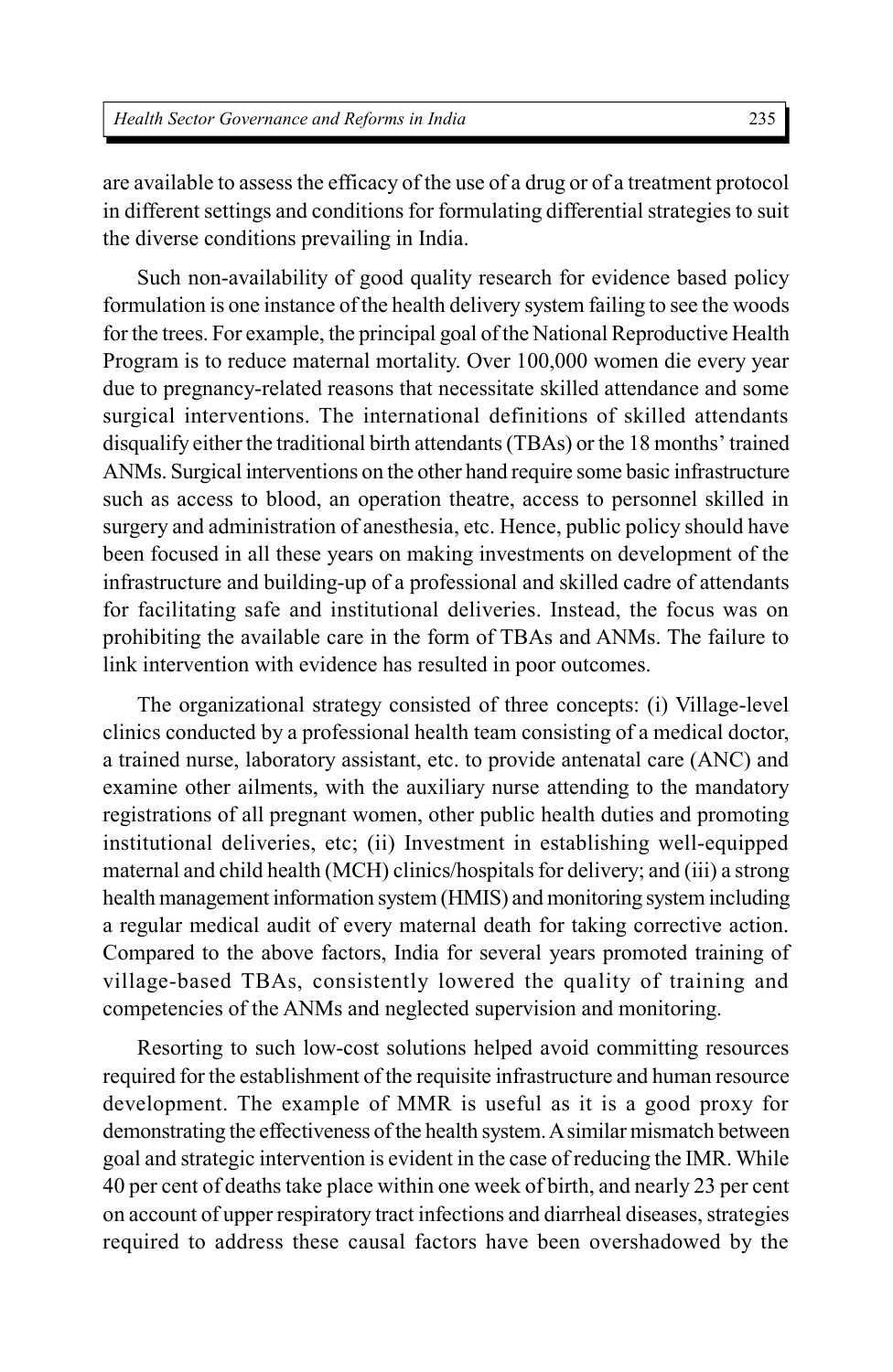immunization programs, particularly the one for polio. The single-point pursuit of polio eradication has resulted in adversely affecting the routine immunization program, which was initiated in 1986 as a Technology Mission for achieving full protection against all vaccine- preventable diseases by 2000. As per a household survey conducted in 1998 and again in 2003 (Indian Institute of Population Sciences 2004), the data for 220 districts showed that in the majority of the districts, there was either a declining performance or no improvement at all under the Universal Immunization Program (UIP).

Second, the high percentages of drop-outs for oral poliomyelitis virus (OPV3) indicated the wrong perception among mothers of the need to adhering to the immunization protocol (Table 6). Discussions with field staff seemed to suggest that this decline was largely on account of the emphasis given to polio, which not only commanded better resources and visibility in the media but also consumed nearly one-third of the time, 30 times the cost and exhausted the staff in 2003, the Government of India (GOI) had to dispatch half the departmental officers to oversee the Pulse Polio Initiative (PPI) Round due to resistance from the local staff which had got tired of participating in one campaign after another-4 rounds of PPI with each round requiring one whole month of preparation, two family health awareness programs camps of the National AIDS Control Organization (NACO), health *melas* of the GOI, leprosy household rounds for identification of left-out cases, registration of patients with guinea worm infection, RCH camps, family planning targets, and so on. Such isolated programmatic approaches have made it impossible to allow the health system to develop. Therefore, even as we get set to achieving zero polio prevalence in India, the question of whether vertically driven strategies implemented in a campaign mode, which are also resource intensive and neglect equally important public health functions, are worthwhile or not still remains unanswered.

## **Inadequate Capacity to Plan and Implement at the Centre, State, and District Level**

Failure to develop a public health cadre and widening the eligibility criteria to include clinicians, without making public health training a mandatory requirement for working in posts that need public health skills, have adversely affected the implementation of public health programmes. Non-reservation of posts or the absence of a dedicated public health cadre have also reduced the employability of persons trained in public health resulting in an accumulated shortage of the critical mass of epidemiologists, biostatisticians and other personnel. With radiographers, orthopaedicians, surgeons working as an Additional Chief Medical Officers (ADMO) in charge of the RCH program or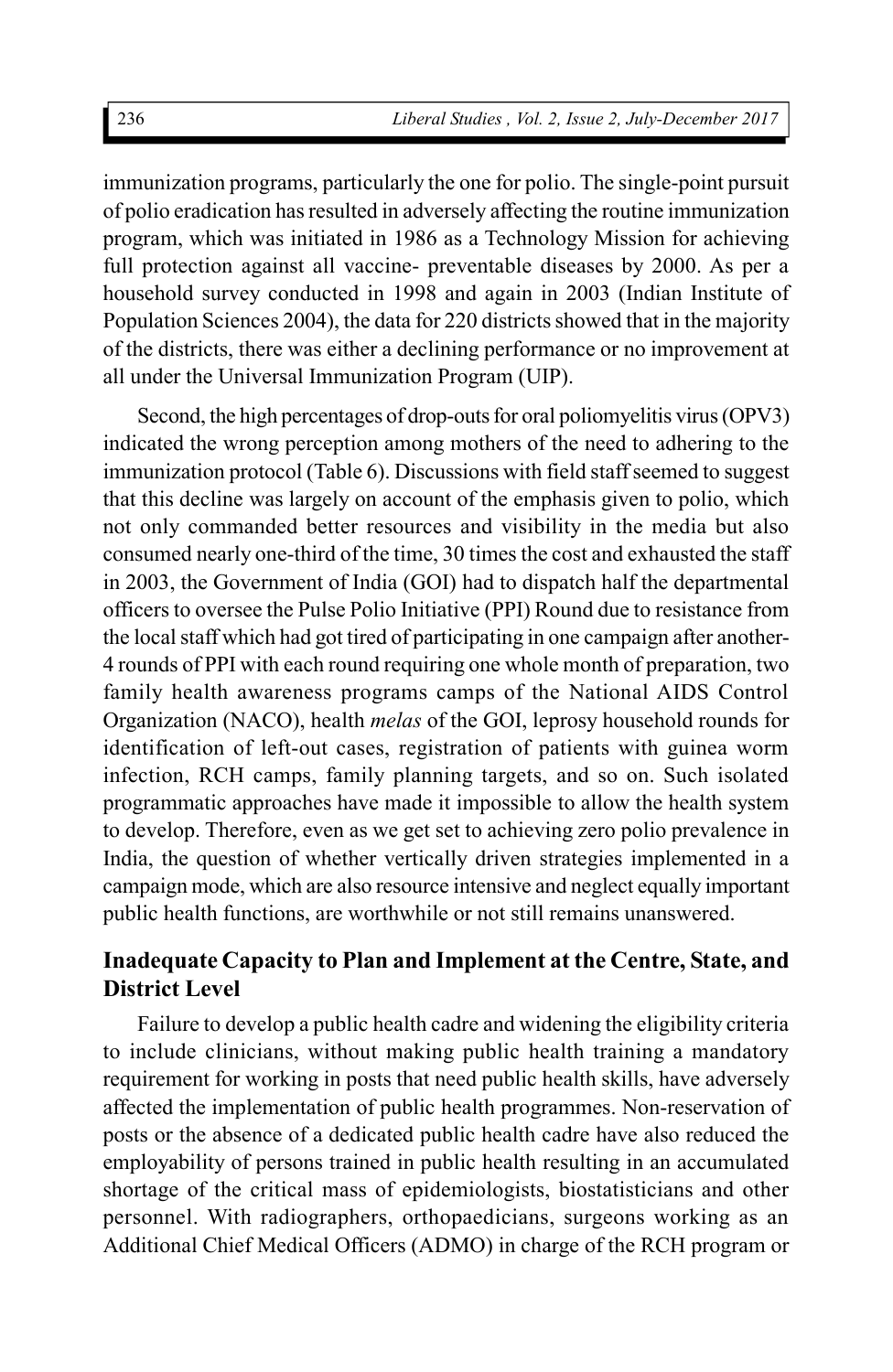programmes for malaria or TB, or IAS officers as project officers of HIV/AIDS, etc., the lack of technical capacity in providing the required level and quality of leadership at the State/district-level has been a serious handicap. Mavlankar (Mavlankar 1999), persuasively argues that one reason for the successful implementation of the maternal health strategies is that the availability of technical capacity to design and monitor at all levels, from the village to the Central Government. In India with a billion populations has one Director- level officer for MH in the Ministry of Health at the Centre. Besides the gross inadequacy of the number, technical posts in the Central Government are manned by personnel drawn from the Central Health Service with no fixed tenure or any pre-qualifications. For example, a Director of MH should have knowledge of public health, obstetrics and midwifery and related fields. While so the personnel of the Central Health Service have a distinct handicap of not only not having these technical qualifications but also no experience of working in a PHC or a CHC, made worse with no field training upon recruitment as is the case with Indian Administrative Service (IAS) officers.

Lack of technical expertise and non-availability of the critical mass or a minimal number at the Central and State levels are reasons for public health programs lacking in focused designing, development of national treatment protocols and standards, the non-integration with other related sectors/ such as TB with HIV, HIV with MH, MH with malaria, health with nutrition or water, etc.; or absence of technical leadership in States and districts on the operationalization of interventions based on technical norms; or assessing and building up of technical skills and human resources required by the program. Most importantly, this absence of adequate technical skills have also been responsible for the near absence of operational research for obtaining the evidence base for designing better targeted programs in keeping with the wide social and geographical disparities that characterize India. Instead, at the Central and State levels, almost 40% of the time of these ill-equipped officers in charge of complex programs is spent in attending to administrative duties.

The situation in the States is no better. A survey conducted in six States to assess the technical capacity of these States for maternal health (MH) programs, (or for that matter malaria) showed that except one Deputy Director-level officer in Kerala, in none of the other five States of Tamil Nadu, Maharashtra, Rajasthan, Gujarat and Chhattisgarh was there even one officer exclusively earmarked for monitoring the maternal health program (Mavlankar 1999). The situation in the districts is worse. The void in the unavailability of such capacity for surveillance and monitoring at district levels has temporarily been addressed under the TB control and Polio Pulse programs by taking persons on a contract basis-many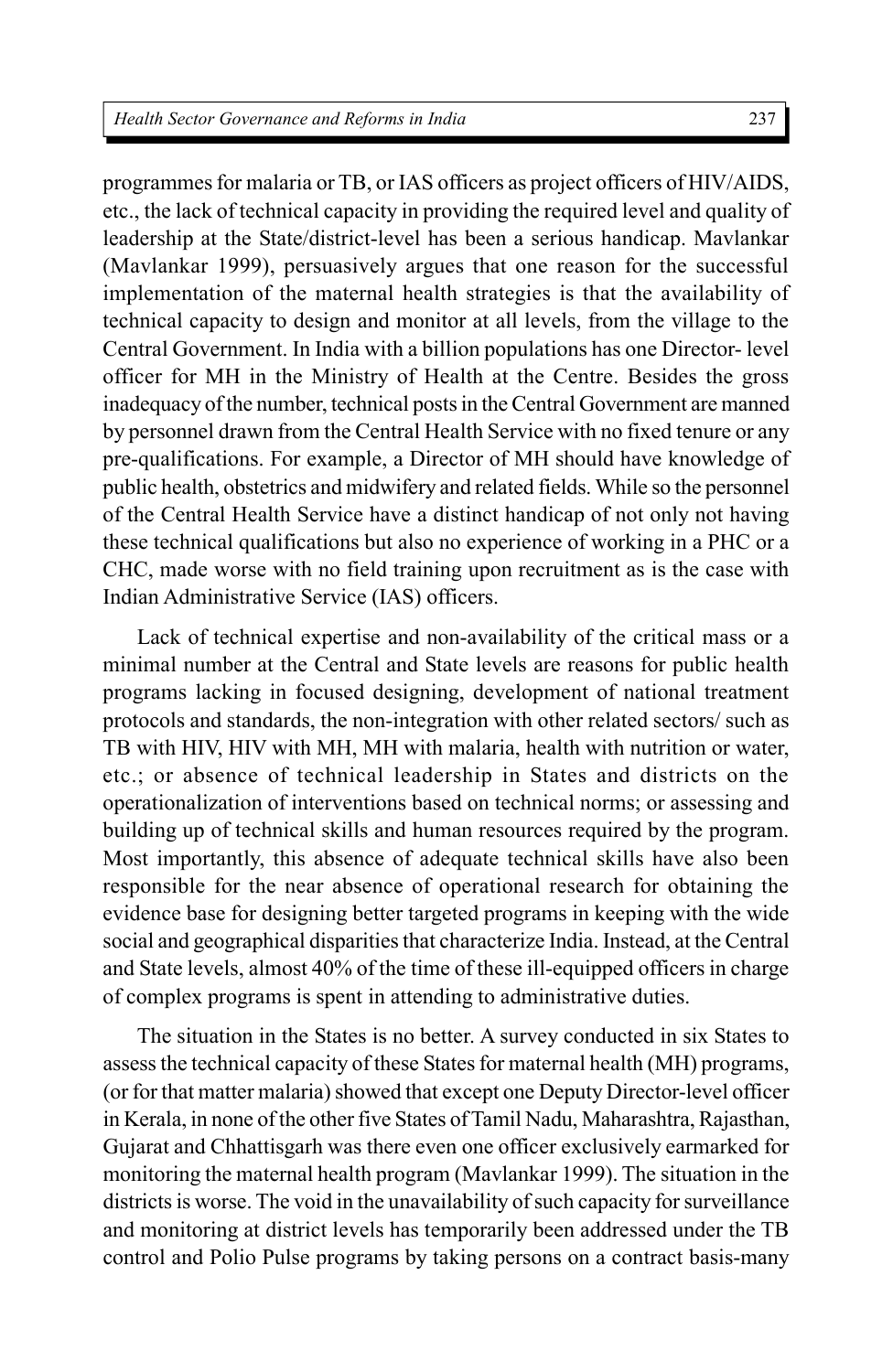from the government itself, thus further weakening the already fragile technical capacity required for implementing the large number of government programs. In addition, there is also the question of the State Governments ability to sustain these program-based consultants after withdrawal of external support.

The collection and review of data is hardly given any importance, leave alone analyzing it for future planning. Monitoring is essentially confined to the bare minimum of NHP targets and now, polio pulse immunization targets. In the absence of any system of surveillance or epidemiological data gathering, planning interventions lack an evidence base and also make it impossible for the system to be responsive to felt needs. A study conducted in Zenana Hospital in Udaipur, Rajasthan found that during 1983-93 nothing had changed despite the improved road network and awareness levels.<sup>6</sup>

The researcher further observes that the failure of the system to provide ambulance services, which resulted in incurring expenditures on transport ranging between Rs.150 and 300, borrowed from moneylenders 'leaving the people poorer both materially and emotionally when despite their desperate efforts the woman's life could not be saved'. The study also showed that during this period while there was a drop in eclampsia, there was a six-fold increase of deaths on account of malaria induced anemia and abortions induced by unqualified practitioners 'Abortion and emergency obstetric services remain almost unavailable to the vast majority of the rural women.'

## **Inconsistent Procedures**

Rules and procedures do not synchronize with objectives of a program or foster any accountability among the functionaries. For example, unsafe abortion is said to cause at least 8 per cent of all maternal deaths. Yet field surveys showed that untrained and unqualified providers in the informal sector routinely conduct illegal abortions. This flourishing clandestine business is because of government procedures that take over fifteen months for getting a centre certified the conflicting provisions such as the requirements for a person trained in medical termination of pregnancy to be working at the centre, but then having no facilities to train such private providers, etc. It is for such reasons that a large State like Rajasthan has only 338 certified private facilities with 78 per cent of them in nine districts, five districts having no private facility and six having one<sup>7</sup> . With no effective intervention to ensure government facilities having all the required skills, equipment and drugs, the number of deaths due to unsafe abortions remains high.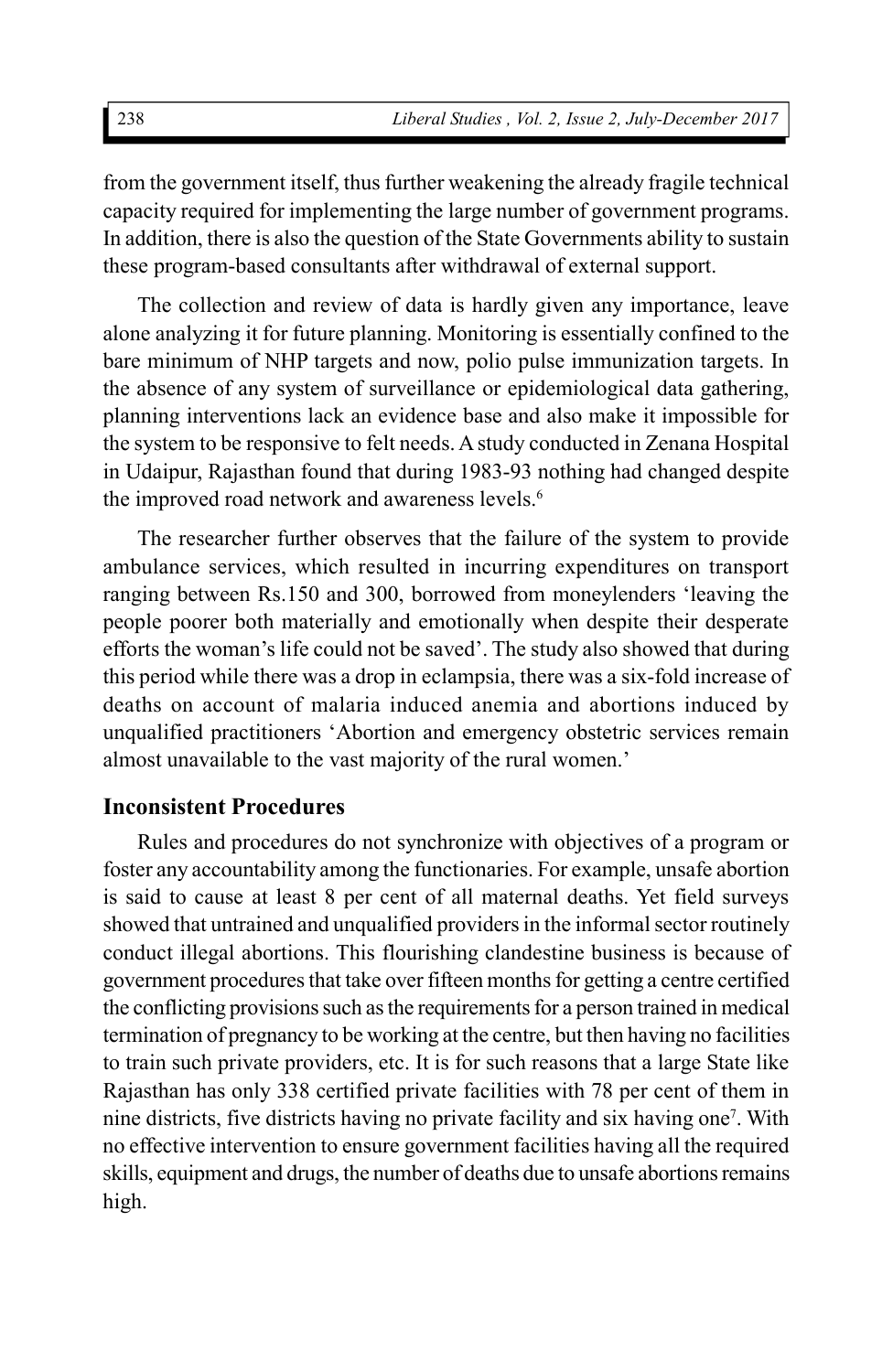#### **Management Failures**

Management failure due to a combination of reasons such as low budgets, untimely and irregular supplies, corrupt practices and poor governance has adversely affected the functioning of the health system. The dispersed and disaggregated nature of responsibilities and conflicting job profiles make accountability a difficult proposition. While the Secretary of the Department of Health has no control on when and how much money will be made available to implement programs, the medical officer (MO) in the peripheral centre has no administrative powers over the front-line workers and other functionaries working under him. With most supplies such as vaccines and drugs being provided by the Centre for the NHPs, the States have little control to ensure outcomes, as in several instances procurement delays by the Centre can take as long as over one financial year, affecting the credibility of the system. All these factors have serious implications for the quality of management and efficiency.<sup>8</sup>

### **Conclusion**

The overview of the plans and policy reports not only throws light on the gap between the rhetoric and reality but also the framework within which the policies have been formulated. There has been an excessive preoccupation with single purpose driven programs. Above all, the spirit of primary health care has been reduced to just primary level care. The health reports and plans mostly concentrated on building the health services infrastructure and even this lacked a sense of integration. Most of the policy reports miss out on the importance of a strong referral system. Instead, there has been more emphasis on building the primary level care and even that has lacked proper implementation. The Bhore committee report and later, the Primary Health Care Declaration discussed the operational aspects of integrating the other sectors of development related to health. The multi-sectoral approach that is much needed and the inter-sectoral linkages that are essential for a vibrant health system have not been well thought out, and there has been no plan drawn out for it later. The outline of plan documents and their implementation have been incremental rather than being holistic. It is important to question whether it is only the low investment in health that is the main reason for the present status of the health system or is it also to do with the framework, design and approach within which the policies have been planned.

Technological advances, profitable investments and good policies can be turned to naught in the presence of a system lacking in leadership, direction and a core sense of integrity, pervading all the levels of health care. Unless all stakeholders are motivated by a set of values: of compassion and human concern